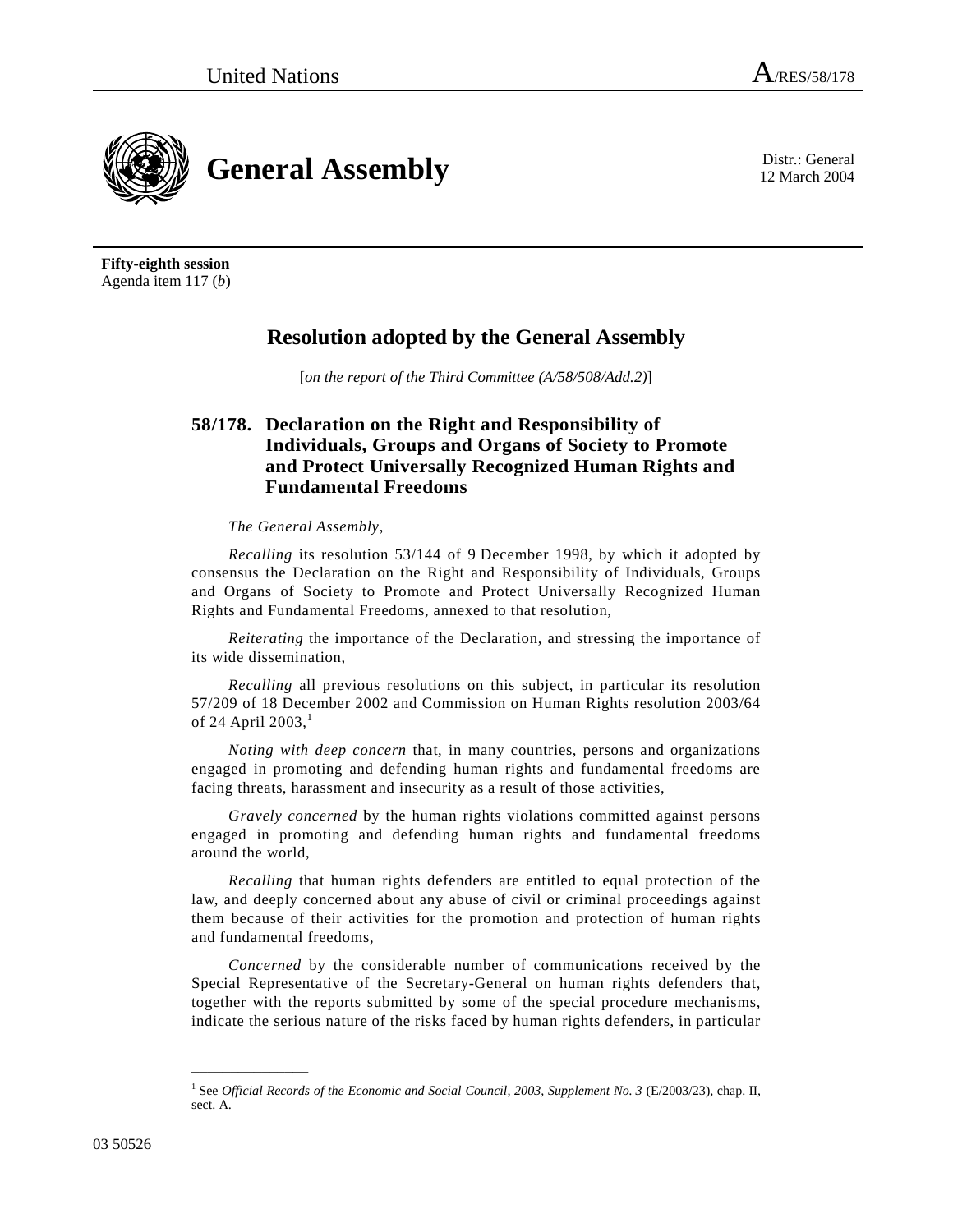those active at the local and community levels, and the severe consequences for women human rights defenders and defenders of rights of persons belonging to minorities,

*Noting with deep concern* that, in a number of countries in all regions of the world, impunity for threats, attacks and acts of intimidation against human rights defenders persists and that this has a negative impact on their work and safety,

*Emphasizing* the important role that individuals, non-governmental organizations and groups play in the promotion and protection of human rights and fundamental freedoms, including in combating impunity and in promoting, strengthening and preserving democracy,

*Recalling* that, under the International Covenant on Civil and Political Rights,<sup>2</sup> certain rights are recognized as non-derogable, and emphasizing that derogation from other rights and freedoms can take place only under strict observance of the agreed conditions and procedures identified under article 4 of the Covenant,

*Gravely concerned* that, in some instances, national security and counter-terrorism legislation and other measures have been misused to target human rights defenders or have hindered their work and safety in a manner contrary to international law,

*Acknowledging* the significant work conducted by the Special Representative of the Secretary-General during the first three years of her mandate,

*Welcoming* the cooperation between the Special Representative and other special procedures of the Commission on Human Rights,

*Welcoming also* regional initiatives for the promotion and protection of human rights and the cooperation between international and regional mechanisms for the protection of human rights defenders, and encouraging further development in this regard,

*Recalling* that the primary responsibility for promoting and protecting human rights rests with the State, and noting with deep concern that the activities of some non-State actors pose a major threat to the security of human rights defenders,

*Emphasizing* the need for strong and effective measures for the protection of human rights defenders,

 1. *Calls upon* all States to promote and give full effect to the Declaration on the Right and Responsibility of Individuals, Groups and Organs of Society to Promote and Protect Universally Recognized Human Rights and Fundamental Freedoms, including by taking, as appropriate, practical steps to that end;

 2. *Welcomes* the reports of the Special Representative of the Secretary-General on human rights defenders<sup>3</sup> and her contribution to the effective promotion of the Declaration and the improvement of the protection of human rights defenders worldwide;

 3. *Encourages* all States to ensure and maintain an environment conducive to the work of human rights defenders;

**\_\_\_\_\_\_\_\_\_\_\_\_\_\_\_** 

<sup>2</sup> See resolution 2200 A (XXI), annex.

 $3 \text{ E/CN}.4/2001/94$  and  $\text{E/CN}.4/2002/106$  and Add.1 and 2; see also A/56/341 and A/57/182.